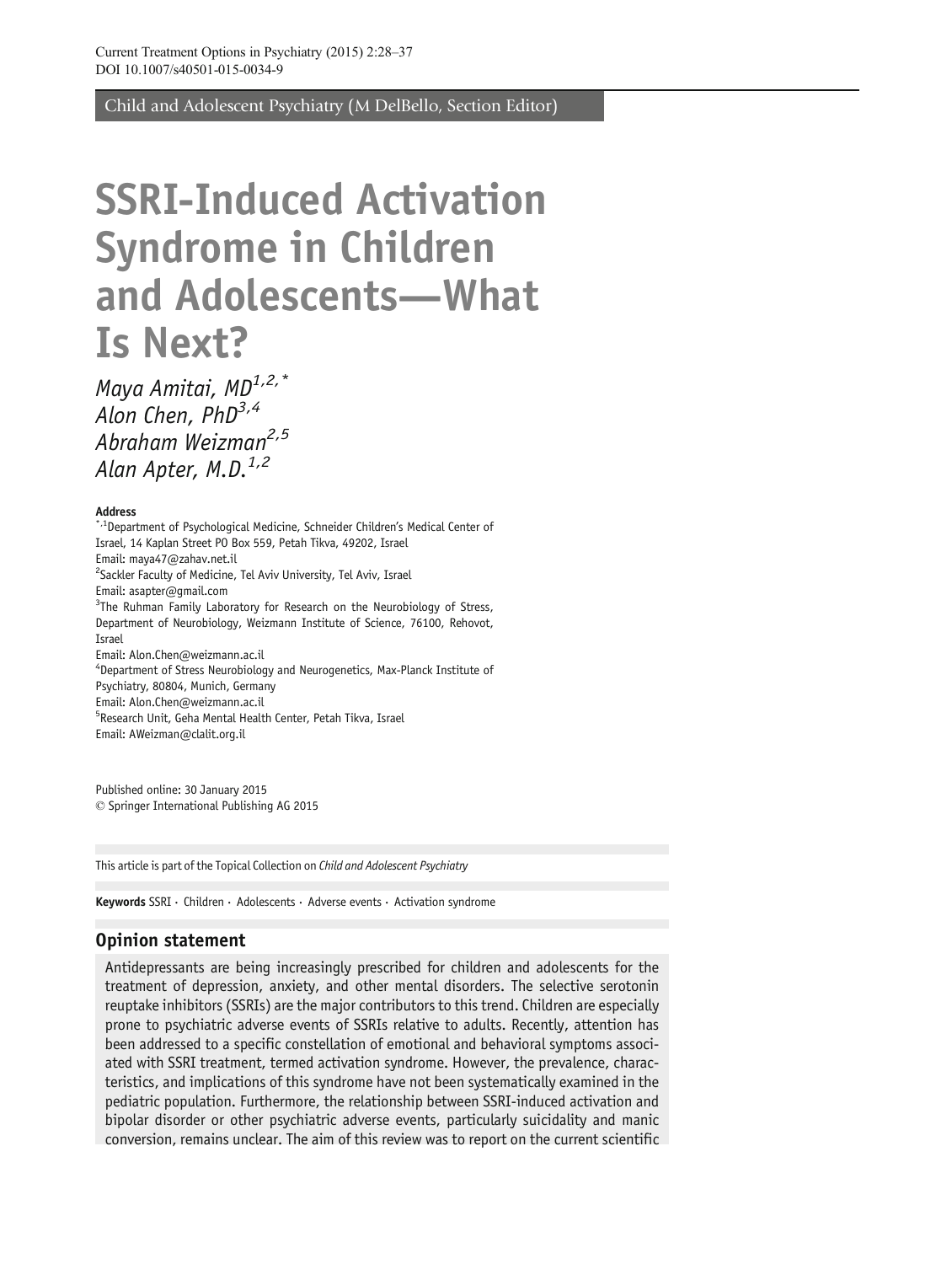literature on SSRI-induced activation syndrome in young patients and to suggest future directions for research. This information will help to clarify the underlying mechanism of this phenomenon and its prognostic significance and aid clinicians in identifying patients at risk and developing effective management and preventive measures.

#### Introduction

Antidepressant medications are used since 1950s for the treatment of depression, anxiety, obsessive-compulsive disorder, and other mental disorders [[1](#page-8-0)]. Though originally intended for adults, they are currently widely prescribed to children and adolescents [[2](#page-8-0)]. The selective serotonin reuptake inhibitors (SSRIs), including fluoxetine, paroxetine, sertraline, fluvoxamine, citalopram, and escitalopram, are the major contributors to this upward trend. SSRIs are at present the most commonly used psychotropics in the pediatric population [[3](#page-8-0)].

The general efficacy and safety of SSRIs have been supported by large controlled single-site and multisite studies [[4\]](#page-8-0). However, given the known developmental differences in pharmacodynamics and pharmacokinetics, the responses to SSRIs in children and adolescents are different than in adults. For example, tricyclic antidepressants are effective for adult depression but not for adolescent depression [[5](#page-8-0)]. Furthermore, age is known to be a significant factor in the emergence of some adverse effects of antidepressants [\[6,](#page-8-0) [7\]](#page-8-0).

Particularly worrisome is the association of SSRIs with psychiatric adverse events. These have been categorized into several spectrums: manic symptoms (mania, hypomania, elevated mood), depressive symptoms (aggravation of depression, crying, irritability, anger, hypersensitivity), agitative symptoms (agitation, akathisia,

restlessness, nervousness hyperactivity), anxiety and panic symptoms, apathy, tremor, and "feeling spacy" [\[8,](#page-8-0) [9\]](#page-8-0). In recent years, attention has been addressed to a cluster of symptoms of excessive emotional arousal or behavioral activation, termed activation syndrome, which may appear during the course of SSRI treatment [[10](#page-8-0)]. However, data remain sparse, particularly in children and adolescents, as most drug studies in this age group have focused on efficacy and were not designed to systematically investigate such side effects [[8](#page-8-0)]. The precise definition of the syndrome, the impact of time of administration, dosage, and patient characteristics on its occurrence, and the underlying mechanism(s) are still unclear. This has raised concerns in light of the considerable impact of the syndrome on both patient and family, in addition to its potential association with bipolar disorder [[11](#page-8-0)•, [12](#page-8-0)] and other psychiatric adverse effects of SSRIs such as mania and suicidality [[13](#page-8-0)]. Furthermore, activation syndrome has been cited a major reason for withdrawal from clinical trials in children (12.1 %) and adolescents (7.6%) [[7](#page-8-0), [14](#page-8-0), [15](#page-8-0)].

This review summarizes the contemporary medical literature on the association of SSRI treatment with the emergence of activation syndrome in children and adolescents and to suggest future directions for understanding this serious phenomenon.

# Characterization of SSRI-induced activation syndrome

Symptoms and signs

The psychiatric signs and symptoms include irritability, agitation, somatic manifestations of anxiety, panic attacks, restlessness, hostility, aggression, insomnia, disinhibition, emotional liability, impulsivity, social withdrawal, akathisia (psychomotor restlessness), odd behavior, hypomania/mania, and paranoia or other psychotic symptoms [\[1,](#page-8-0) [16,](#page-8-0) [17](#page-8-0)]. Activation syndrome may be defined, broadly or narrowly, depending on how many constructs are included. Even when akathisia and mania are excluded, the collection of signs and symptoms described under the rubric of activation syndrome may not represent a single diathesis [[11](#page-8-0)•]. Some of them may not be caused by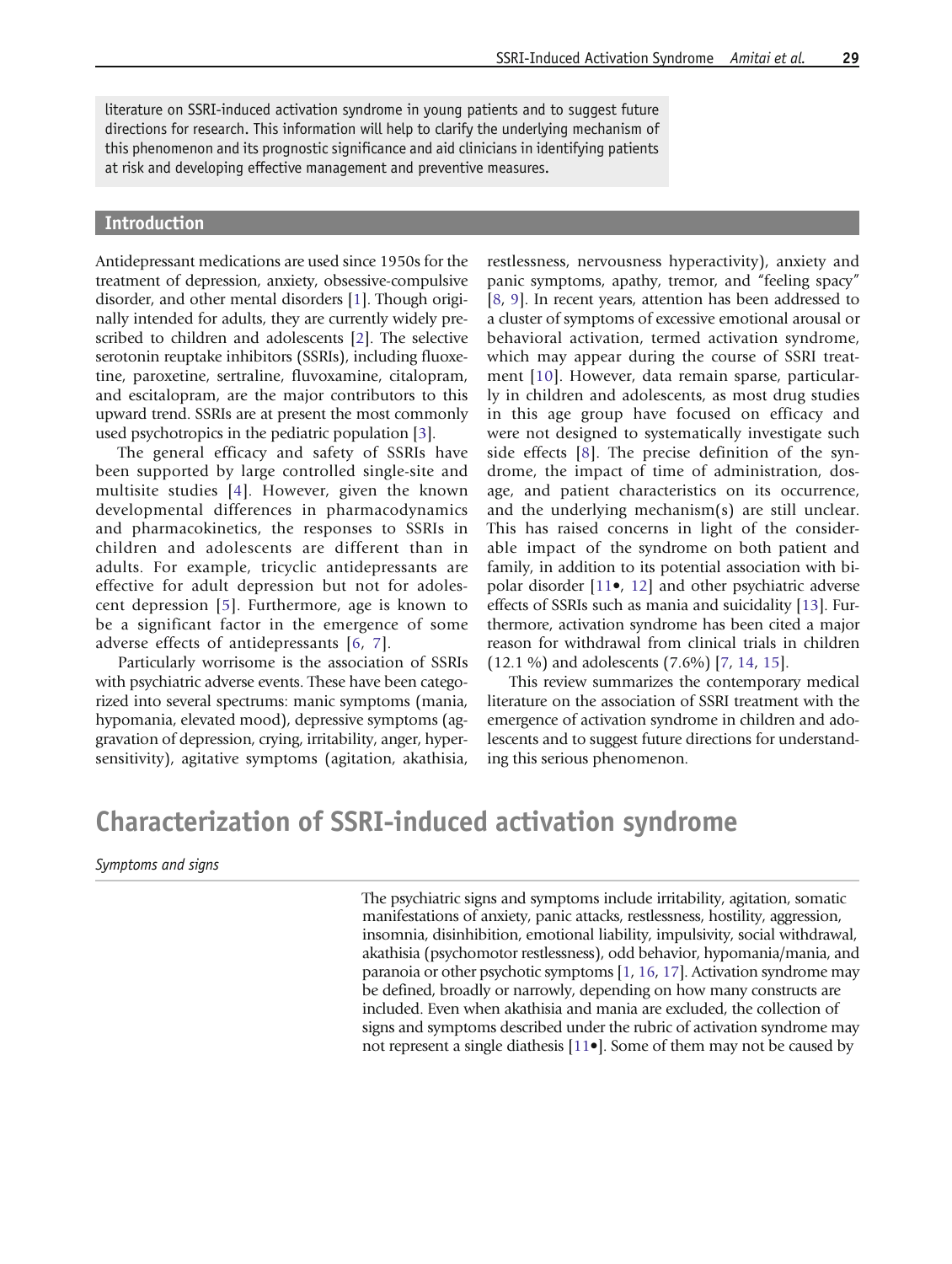the drug per se but rather manifestations of deteriorating or evolution of the underlying psychiatric condition, indicating resistance to the drug.

Time of onset after SSRI administration

|                           | Although it has been reported that activation can occur at any time during<br>the course of treatment, there seems to be a tendency for it to appear during<br>the first 2 or 3 weeks after drug initiation $[1, 18]$ . These findings have been<br>tied to studies of suicidal risk in relation to SSRI treatment, although this<br>remains controversial $[2, 16]$ . This issue is discussed in detail in the fol-<br>lowing sections.                                                                                                                                                                                                                                                                                                                                                                                                         |
|---------------------------|--------------------------------------------------------------------------------------------------------------------------------------------------------------------------------------------------------------------------------------------------------------------------------------------------------------------------------------------------------------------------------------------------------------------------------------------------------------------------------------------------------------------------------------------------------------------------------------------------------------------------------------------------------------------------------------------------------------------------------------------------------------------------------------------------------------------------------------------------|
| Relationship to drug dose |                                                                                                                                                                                                                                                                                                                                                                                                                                                                                                                                                                                                                                                                                                                                                                                                                                                  |
|                           | Some studies found no relationship between the SSRI dose and the ap-<br>pearance of activation syndrome [19], whereas others reported that chil-<br>dren treated with a lower dose of SSRI are more prone to behavioral<br>activation [20]. However, most studies suggest that higher doses are asso-<br>ciated with higher rates of activation [7, 14]. Conversely, it is possible that<br>reducing the dose may have a beneficial effect [14].                                                                                                                                                                                                                                                                                                                                                                                                 |
| Biological susceptibility |                                                                                                                                                                                                                                                                                                                                                                                                                                                                                                                                                                                                                                                                                                                                                                                                                                                  |
|                           | Activation is more common in children and adolescents than adults and up<br>to twice as common in children than adolescents [7]. A recent naturalistic<br>study reported that patients who suffered from such adverse events were<br>significantly younger than those who did not $(p=0.02)$ , and every 1-year<br>increase in age was associated with a 27 % decrease in the probability of a<br>severe event [21•]. A biological susceptibility to activation syndrome [20] is<br>supported by preclinical studies wherein prepubertal rodents administered<br>SSRIs displayed increased density of the serotonin transporters in the<br>frontal cortex that persisted into maturity [22]. In addition, their response<br>to serotonergic and noradrenergic probes was dramatically different when<br>they were at their prepubertal age [23]. |

# Prevalence of activation syndrome

The exact prevalence of SSRI-induced activation in pediatric age group is unclear. A retrospective chart review of 82 children and adolescents with depression or obsessive-compulsive disorder documented psychiatric adverse events, mainly mood disturbances, in 22 % [[24](#page-9-0)]. In 44 %, reexposure to an SSRI caused another psychiatric adverse event [\[25\]](#page-9-0). In a prospective study in 24 children and adolescents with obsessivecompulsive disorder treated with fluoxetine, 50 % had activation symptoms [\[10](#page-8-0)]. A larger, multisite, placebo-controlled trial of patients aged 6–7 years with anxiety disorders reported increased behavioral symptoms in 27 % of the fluvoxamine-treated group and 12 % of the placebo group; however, this difference was not statistically significant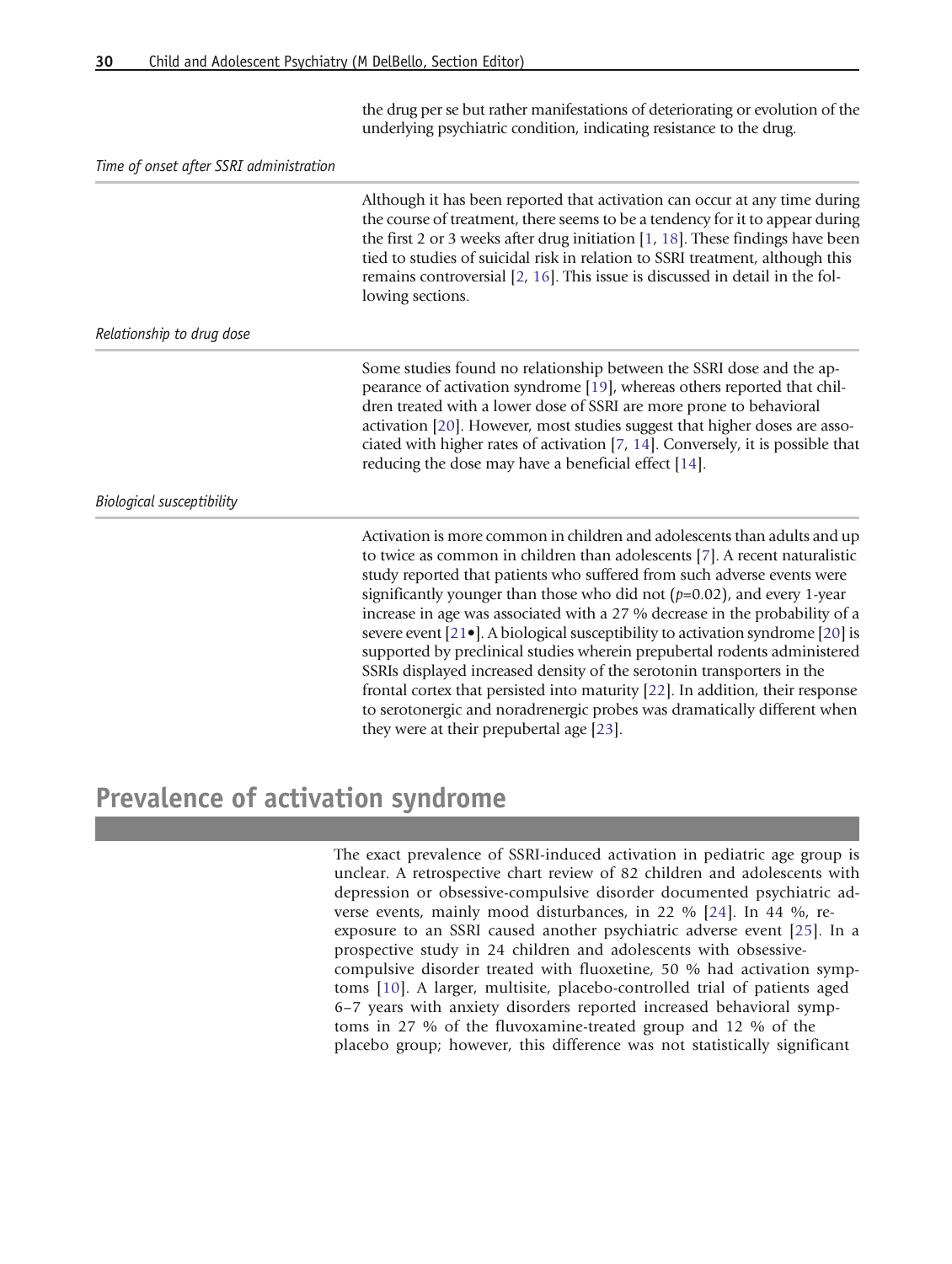[[26\]](#page-9-0). However, since the analysis was limited to motor activity, the occurrence of activation syndrome may have been underestimated.

In a study based on the double-blind placebo-controlled Research Unit on Pediatric Psychopharmacology Anxiety Study, 10 of 22 youths (45 %) treated with fluvoxamine for anxiety experienced symptoms of activation syndrome compared to only 1 of 23 youths (4 %) in the placebo group. Mean fluvoxamine blood level at week 8 was significantly higher in the subjects who had adverse events than in those who did not [[20](#page-8-0)]. This is the only research to our knowledge that compared SSRI blood levels between treated youths with and without SSRI-induced activation syndrome.

According to a review study of a pediatric, double-blind, a placebocontrolled trial of SSRIs, the mean prevalence rate of activation syndrome was 10.7 % in children and 2.1 % in adolescents [[7\]](#page-8-0). A larger, more recent meta-analysis of adverse events associated with antidepressants in youths  $[11\bullet]$  $[11\bullet]$  $[11\bullet]$  found that in the subjects with depressive disorders, mean rates of apparent mood shifting were 20.5 times higher in the antidepressant than the placebo arm, and in the subjects with anxiety disorders, rates of apparent arousal-activation responses were 3.13 times higher in the antidepressant than the placebo arm. Interestingly, on analysis by primary diagnosis, the risk was at least as high in anxiety as depressive disorders. Analysis by symptom showed that for mania–hypomania specifically, the drug-associated risk was 8.19 % compared to 0.17 % for placebo, a 45-fold difference. Overall, the risk of arousal activation, notwithstanding the main diagnosis or outcome, was 12.9 % for antidepressant treatment and 3.69 % for placebo—a highly significant 3.49-fold difference (drug/placebo risk ratio, 1.66). The estimated number-needed-to-harm (NNH) to obtain one case of unwarranted arousal with an antidepressant versus placebo was 37 for depressed and 32 for anxious patients.

Prevalence rates of activation syndrome are also higher in certain subgroups of patients. Open-label and case series report high rates (more than 20 %) in children with mental retardation, autism, Tourette's syndrome, panic disorder, and pervasive developmental disorder [\[7\]](#page-8-0).

A more accurate definition of SSRI-induced activation syndrome is needed to narrow the wide variation in reported prevalence rates in the literature.

# Akathisia and SSRI-induced activation syndrome

There is no agreement regarding the distinction between activation syndrome from akathisia (psychomotor restlessness). Although antipsychotics are typically responsible for the occurrence of akathisia, SSRIs have been implicated as well [\[27](#page-9-0), [28\]](#page-9-0). Akathisia can be separated into subjective (e.g., inner restlessness and urge to move) and objective (e.g., knee nodding while sitting) components [[1](#page-8-0), [29\]](#page-9-0). There is a possible connection between akathisia and suicidality [[27,](#page-9-0) [28](#page-9-0)]. Akathisia is often included as a component of activation syndrome. However, the two phenomena are not the same since the former, namely antipsychoticinduced akathisia, suggests a known neuroreceptor mechanism (e.g.,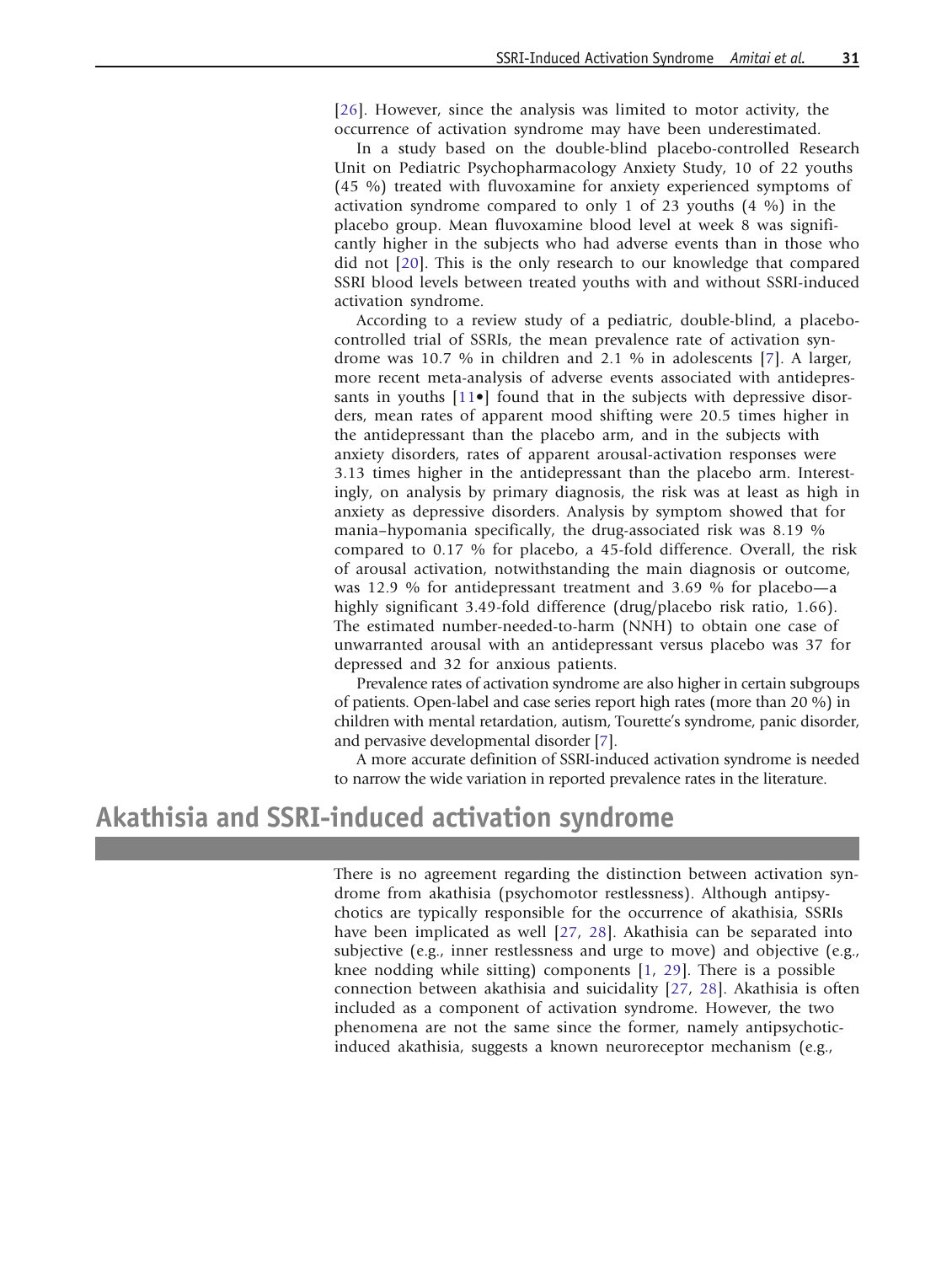dopamine-receptor blockade), while the dopamine role is unknown in SSRI-induced activation syndrome.

### Mania and SSRI-induced activation syndrome

It is common knowledge that antidepressant medications, particularly SSRIs, can precipitate manic spectrum symptoms in susceptible individuals [\[6\]](#page-8-0). Mild hypomanic symptoms are much more common than manic switching [[8](#page-8-0)], defined as a single transition from depression to mania temporally related to antidepressant use. According to data derived from a national administrative database, rates of antidepressant-induced manic switching in naturalistic and controlled studies range from 7 to 10 %; they may reach as high as 67 % in patients with bipolar disorder [\[6,](#page-8-0) [8](#page-8-0)]. Within the pediatric population, the reported rate is 5.4 %, with peripubertal children at highest risk (NNH=10 in the 10- to 14-year-old group compared to 23 in the 15- to 29-year-old group) [[6\]](#page-8-0). Randomized controlled trials in children and adolescents showed a  $\leq$ 2 % risk, at least in the short-to-medium treatment term [[4](#page-8-0)].

Data relating to SSRI-induced activation syndrome in this context were provided by a recent prospective study of the safety and tolerability of SSRIs in children and adolescents (age 9–20 years) with depressive or anxiety disorders and a family history (at least one parent) of bipolar disorder [[21](#page-8-0)•] [class II]. An adverse drug reaction, namely, irritability, aggression, impulsivity, or hyperactivity, that led to trial discontinuation occurred in 57 % of the study group; the rate was significantly higher in the younger patients  $(p=0.02)$ . These data suggest that behavioral activation might represent subsyndromal manic symptoms or unrecognized bipolar disorder, especially in young persons who have not been diagnosed. However, there is still a possibility that antidepressants cause de novo induction of bipolar disorder [\[11](#page-8-0)•, [12\]](#page-8-0). Some researchers stress that SSRI-induced manic symptoms and the activation syndrome should be distinguished since manic spectrum symptoms involve a change in mood and behavior with coexisting symptoms of grandiosity and euphoria which do not exist in the SSRI-induced activation syndrome [[25\]](#page-9-0).

Clearly more knowledge regarding the pathophysiology of the activation syndrome will clarify the connection between these two SSRI-induced phenomena.

## Suicidality and SSRI-induced activation syndrome

Controlled clinical trials have reported an association between antidepressant use and an increased rate of suicidality in youth [\[16,](#page-8-0) [30,](#page-9-0) [31](#page-9-0)•]. In 2004, drug regulatory agencies in the USA (Food and Drug Administration), Canada (Health Canada), and the UK (Medicines and Healthcare Regulatory Agency) published a "black box" warning that in children and adolescents, treatment with antidepressants may pose a risk of suicidality, violence, aggression, mania, and other abnormal behavioral changes [\[4\]](#page-8-0). This was followed by a decrease in prescription rates [\[32](#page-9-0)], as it raised many questions regarding the appropriate circumstances for prescribing antidepressants, with a need to carefully weigh the benefits and risks in each individual case.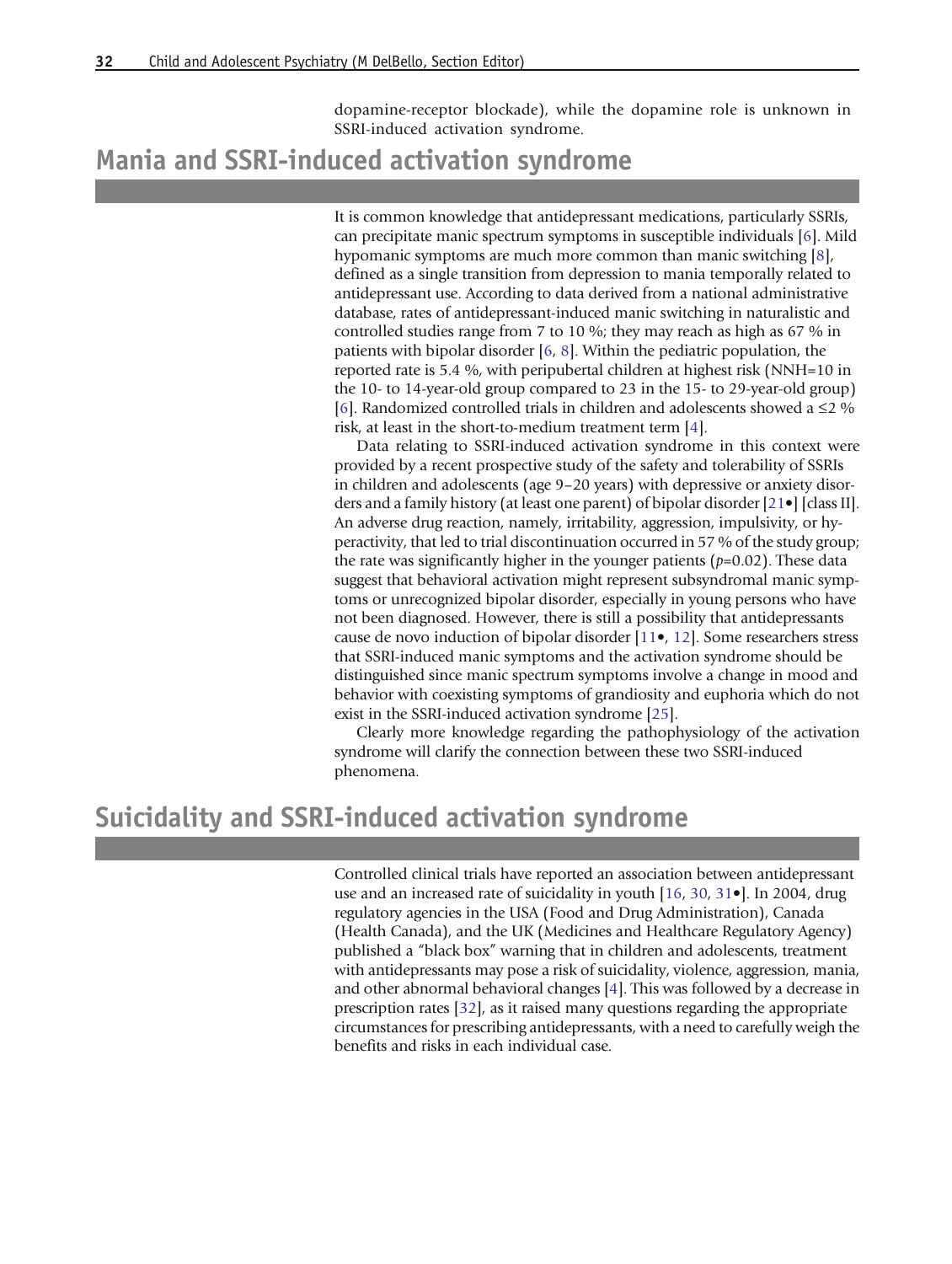The mechanism whereby antidepressants increase suicidal ideation and suicidal behavior is unknown. Researchers speculate that activation syndrome may be related to suicidality, but the evidence is scant [\[13](#page-8-0)].

In line with the suggestion that antidepressants produce a "behavioral toxicity" in susceptible individuals [[33](#page-9-0)], suicidality in this setting may be a consequence of the drug-induced behavioral activation, including anxiety, irritability, agitation, and insomnia [[11](#page-8-0)•]. The suicidality-activation link is further supported by the analysis of suicidality in the FDA review of placebocontrolled, clinical trials in youth, which showed that those who experienced the activation syndrome were two to three times more prone to suffer from suicidality [\[7\]](#page-8-0). This association is further supported by the findings that suicidal risk is higher in the first week of antidepressant treatment, the same as the risk of activation syndrome [\[2](#page-8-0)]. However, the large (439 participants) 36-week randomized controlled Treatment for Adolescents with Depression Study (TADS) [[34](#page-9-0)] yielded opposing results. One aim of the TADS was to identify possible indicators of antidepressant-induced behavioral activation syndrome preceding suicidal events. There was no evidence of an increase in irritability, mood instability, insomnia, and akathisia within 2 weeks prior to the suicidal event, suggesting that SSRI-induced behavioral activation is not a trigger of suicidal behavior.

Taking another approach, some researchers suggested that juveniles who are not forewarned of the possibility of activation syndrome under treatment with an antidepressant may misinterpret these effects as deterioration in their underlying condition. They may conclude that the treatment is futile, plunging them into despair and hopelessness, leading to suicidality [\[11](#page-8-0)•].

It is important to mention that activation syndrome should be distinguished from energizing phenomena, first described by Mayer-Gross in 1960 [[11](#page-8-0)•]. This phenomenon is described when a depressed patient (particularly one with psychomotor retardation) harbors suicidal thoughts but have no energy to perform the self-injurious act. During the early phase of antidepressant treatment, when patient energy is boosted but the depressive mood has not yet lifted, there is a higher risk that the patient will perform the suicidal act. In this context, the antidepressant does not cause suicidality per se but rather restores the lacking energy. Thus, conceptually, wherein activation syndrome implies (at least temporary) a behavioral adverse event, energizing phenomena imply that the medication is successful however mood has yet to respond. Therefore, though the distinction between the entities is operationally difficult, a different clinical management approach is needed for each.

At present, there is a great need to appropriately dose SSRIs in order to lower the risk of SSRI-induced activation syndrome [[19](#page-8-0), [35\]](#page-9-0). There is a crucial need to clarify the possible association between activation syndrome and SSRI-induced suicidality so that preventive measures may be employed and improved.

# SSRI pharmacokinetics and pharmacogenetics and activation syndrome

SSRIs have a distinct profile for cytochrome inhibition. Fluoxetine and paroxetine are potent CYP2D6 inhibitors; therefore, there is a possibility that reduced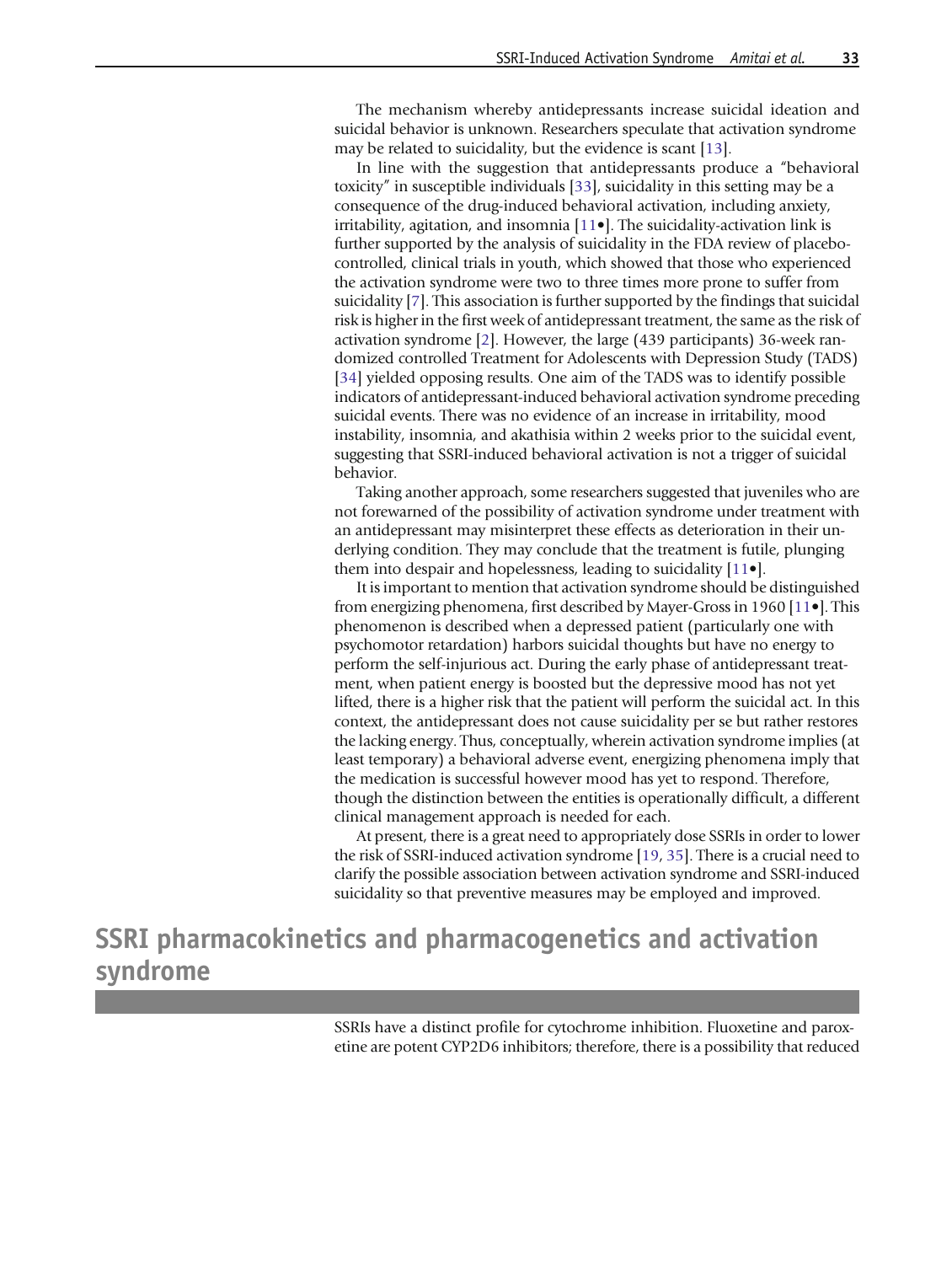clearance of these drugs in slow metabolizers of the cytochrome P450 2D6 isoenzyme leading to higher plasma (and brain) levels with the same dose [\[36](#page-9-0)]. A study by our group of the association between polymorphism in the serotonin transporter gene promoter (5-HTTLPR) and citalopram effectiveness and adverse events in children and adolescents with major depressive and/or anxiety disorders yielded less agitation in those with the 5-HTTLPR ss genotype than in those with the sl/ll genotype [[37](#page-9-0)].

Together, these findings suggest that individual variations in either drug pharmacokinetics (e.g., slow hepatic biotransformation) or pharmacodynamics (e.g., serotonin transporter polymorphisms) cause individual reactions to the same drugs. The pharmacokinetic factors can be approached by lowering the dose or selecting a different agent. More information is required to examine the role of SSRI pharmacogenomics in the pediatric age group. Pretreatment genetic testing before starting therapy would then make it possible for clinicians to better predict which patients are more susceptible to side effects.

### Pathophysiology of activation syndrome

Several potential mechanisms have been proposed regarding the pathophysiology of activation syndrome [\[5,](#page-8-0) [20\]](#page-8-0). A movement disorder, parallel to akathisia, may lead to heightened aggression, impulsivity, and suicidality, especially if mood has not yet improved [\[38\]](#page-9-0). Switch to a variant of a manic or mixed state is also a possible explanation [[25](#page-9-0)]. Additionally, the excessive arousal activation in response to SSRIs may be a manifestation of bipolar disorder, especially in juveniles at risk with no history of mania or hypomania [[28](#page-9-0)]. Indeed, it has been suggested that these events may serve as a clinical basis for recognizing bipolar disorder in depressed patients [[6,](#page-8-0) [11](#page-8-0)•, [12,](#page-8-0) [39,](#page-9-0) [40](#page-9-0)], which is particularly pertinent in juveniles in whom bipolar disorder is not easily diagnosed  $[11\bullet, 41-43]$  $[11\bullet, 41-43]$  $[11\bullet, 41-43]$  $[11\bullet, 41-43]$  $[11\bullet, 41-43]$ . Finally, the excessive mood elevation may be a direct pharmacologic effect of SSRIs [\[36\]](#page-9-0), with a high risk in children and adolescents [\[20](#page-8-0)].

Activation syndrome may be related to self-injury via diminished serotonergic activity which could compromise the ability of patients to self-regulate their behavior [\[9](#page-8-0), [19](#page-8-0)]. The activation-related disinhibition may also lead to impulse control problems [\[27\]](#page-9-0). Preclinical trials do not report a decrease in serotonin activity during the first days or weeks of SSRI treatment [[44\]](#page-9-0); however, it is possible that other changes in regional brain 5-HT2 or 5-HT3 receptor sensitivity might be involved [[17\]](#page-8-0).

### Clinical/Biological redictors of SSRI-induced activation

A complex interaction between genetic predisposition and environmental factors is suggested to be involved in response to drugs. In recent years, there has been an increased interest in elucidating the role of epigenetic processes in mental disorders and response to therapy. One of the mechanisms suggested to be involved in epigenetic processes is the regulation by non-coding RNAs such as microRNAs (miRNAs). Studies on the role of miRNAs in psychopathologies involve data collected from human patients, animal models for mental disorders, and cellular systems and have used a variety of approaches. Blood levels of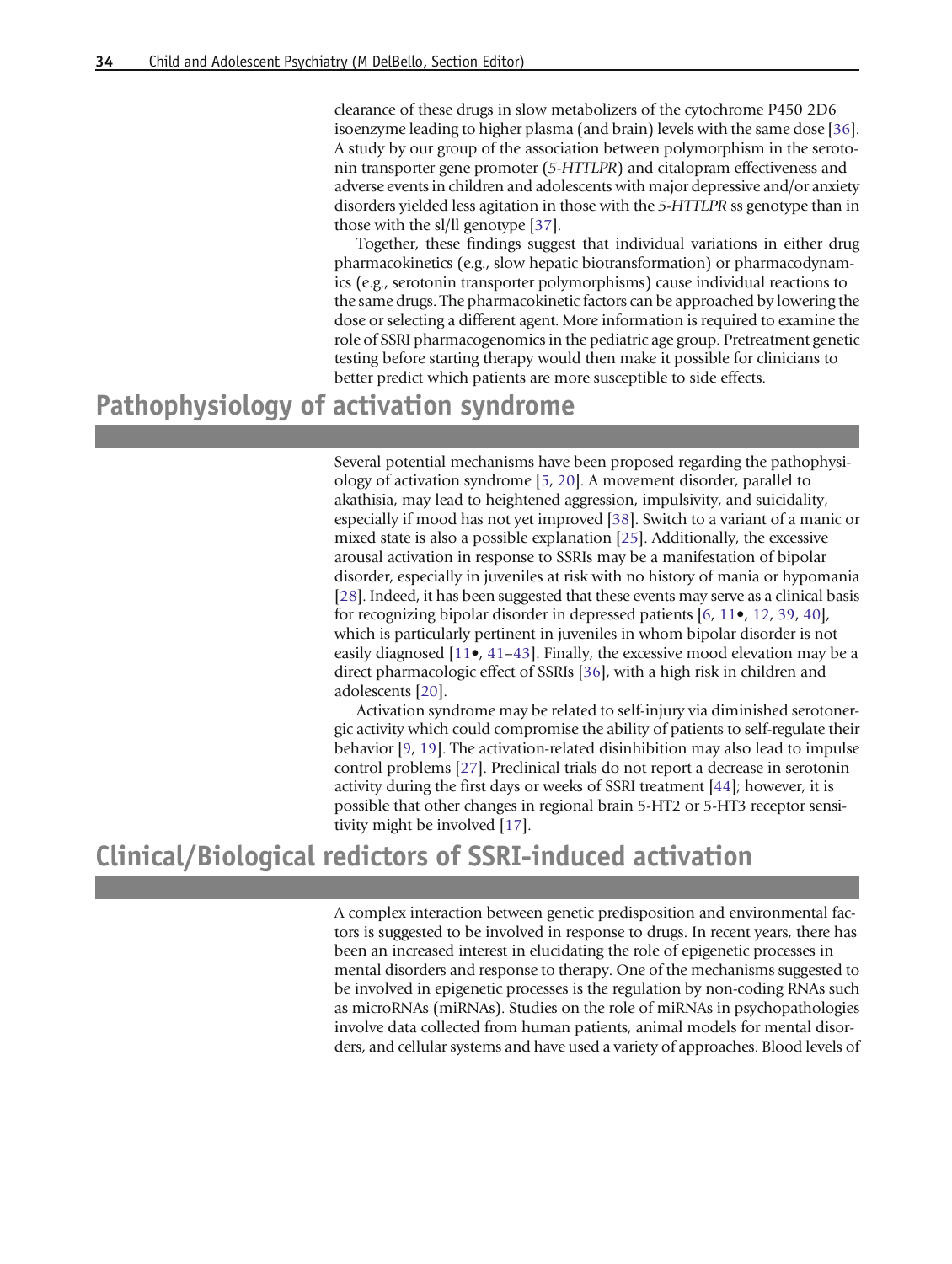miRNAs in patients have been tested as potential biomarkers to predict treatment response. An example is a study reporting that blood miR-1202 levels could distinguish between SSRI responders and non-responders; specifically, miR-1202 levels are initially lower and are upregulated upon drug administration in responders but not in non-responders [\[45\]](#page-9-0). This suggests that circulatory miR-1202 levels could be potentially used to predict possible side effects (including SSRI-induced activation syndrome). Thus, blood levels of miRNAs may serve as potential biomarkers in predicting SSRI-induced activation syndrome.

Our group is currently studying SSRI-induced adverse events in a population of children and adolescents, with close monitoring for possible side effects. The aim is to identify biomarkers predicting adverse events, including SSRI-induced activation syndrome. So far, we have recruited 70 patients with depression and/or anxiety disorders treated with SSRIs for 1 year. Nine patients displayed SSRI-induced activation syndrome that led to drug cessation. One 15-year-old boy made a suicide attempt which was preceded by irritability and heightened mood, and one 14-year-old girl had an episode of manic switching. These observations should have significant implications for the future development of novel diagnostic tests so that safer treatment can be offered to these young patients.

# Conclusion

There is a clear and considerable risk of excessive arousal or activation, and even hypomania or mania, in children and adolescents treated with SSRIs. The rates of these symptoms, even those diagnosed as mania or hypomania, are much higher than in adults with anxiety and depression. To illuminate the mechanism and prognostic significance of excessive arousal-activation associated with SSRI treatment in children and adolescents, more studies, including long term follow-up of affected patients, are needed. Better understanding of activation syndrome may reveal the neurobiological mediators of this adverse effect and hopefully will lead to identification of effective strategies for prevention. Further empirical research will aid clinicians in prospectively identifying individuals at increased risk.

At present, we recommend close clinical monitoring during SSRI initiation or dose changes, which should reduce the risk of activation syndrome and more importantly recognizing it on time. Particular caution is recommended in children and adolescents at risk of having undiagnosed bipolar disorder. Attention should be paid to the emergence of bipolar disorder and future responses to SSRIs in patients with pathological mood elevation or behavioral activation.

### Compliance with Ethics Guidelines

#### Conflict of Interest

Maya Amitai declares no conflict of interest. Alon Chen declares no conflict of interest. Abraham Weizman declares no conflict of interest. Alan Apter declares no conflict of interest.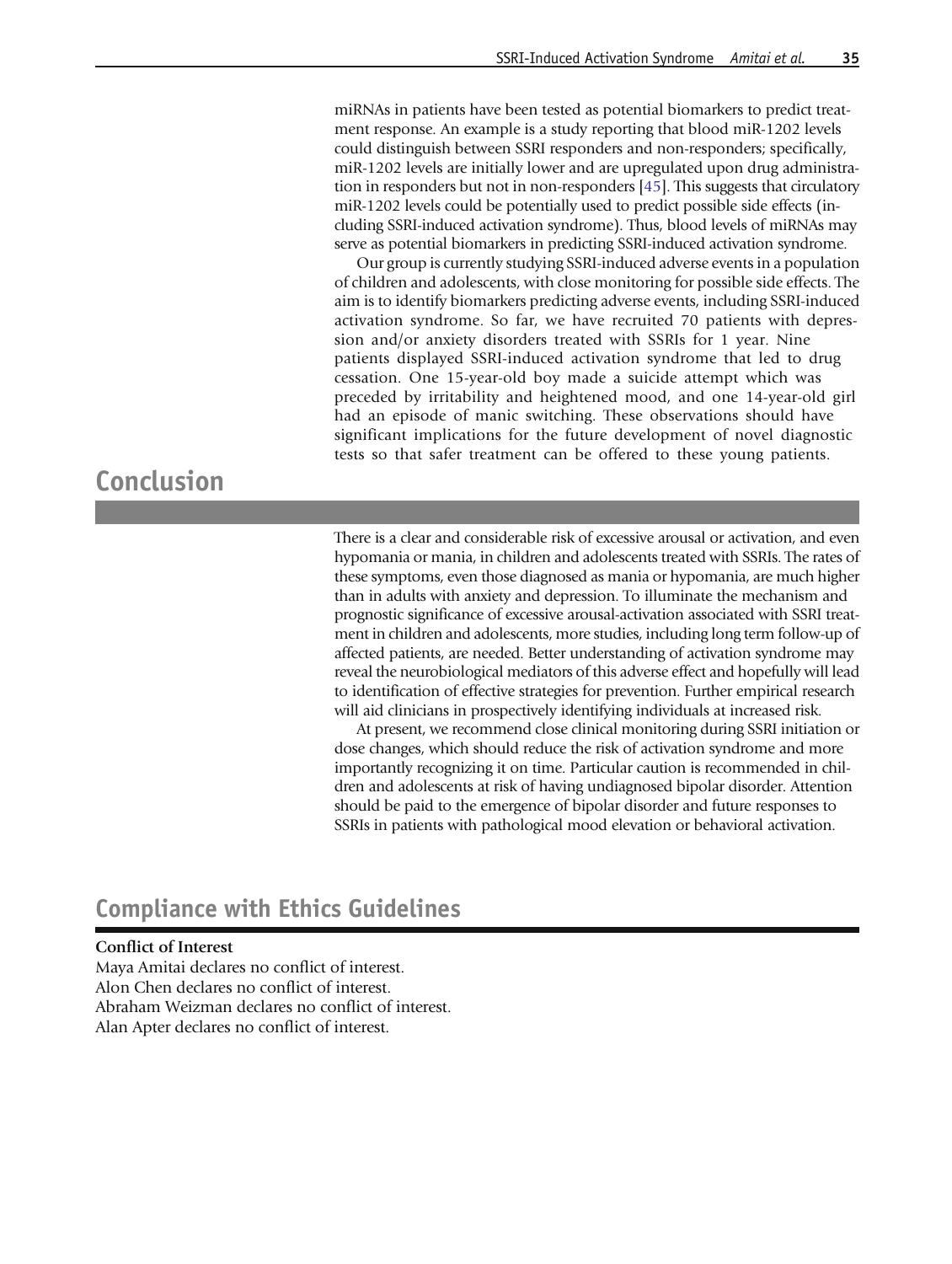#### <span id="page-8-0"></span>Human and Animal Rights and Informed Consent

This article does not contain any studies with animal subjects performed by any of the authors.

### References and Recommended Reading

Papers of particular interest, published recently, have been highlighted as:

- Of importance
- 1. Murray ML, de Vries CS, Wong IC. A drug utilisation study of antidepressants in children and adolescents using the general practice research database. Arch Dis Child. 2004;89:1098–102.
- 2. Simon GE, Savarino J, Operskalski B, Wang PS. Suicide risk during antidepressant treatment. Am J Psychiatry. 2006;163:41–7.
- 3. Zito JM, Tobi H, De Jong-van den Berg LT, Fegert JM, Safer DJ, Janhsen K. Antidepressant prevalence for youths: a multi-national comparison. Pharmacoepidemiol Drug Saf. 2006;15:793–8.
- 4. Cheung AH, Emslie GJ, Mayes TL. Review of the efficacy and safety of antidepressants in youth depression. J Child Psychol Psychiatry. 2005;46:735–54.
- 5. Hazell P,O'Connell D, Heathcote D, Henry D. Tricyclic drugs for depression in children and adolescents. Cochrane Database Syst Rev. 2002(2):CD002317.
- 6. Martin A, Young C, Leckman JF, Mukonoweshuro C, Rosenheck R, Leslie D. Age effects on antidepressantinduced manic conversion. Arch Pediatr Adolesc Med. 2004;158:773–80.
- 7. Safer DJ, Zito JM. Treatment-emergent adverse events from selective serotonin reuptake inhibitors by age group: children versus adolescents. J Child Adolesc Psychopharmacol. 2006;16:159–69.
- 8. Emslie G, Kratochvil C, Vitiello B, Silva S, Mayes T, McNulty S, et al. Treatment for Adolescents with Depression Study (TADS): safety results. J Am Acad Child Adolesc Psychiatry. 2006;45:1440–55.
- 9. Gordon M, Melvin G. Selective serotonin re-uptake inhibitors—a review of the side effects in adolescents. Aust Fam Physician. 2013;42:620–3.
- 10. Riddle MA, King R, Hardin MT, Scahill L, Ort S, Chappell P, et al. Behavioral side effects of fluoxetine in children and adolescents. J Child Adolesc Psychopharmacol. 1991;1:193–8.
- 11.• Offidani E, Fava GA, Tomba E, Baldessarini RJ. Excessive mood elevation and behavioral activation with antidepressant treatment of juvenile depressive and anxiety disorders: a systematic review. Psychother Psychosom. 2013;82(3):132-41.

[Class II] This review conpares rates of excessive arousal-activation during treatment with antidepressants.

12. Joseph MF, Youngstrom EA, Soares JC. Antidepressantcoincident mania in children and adolescents treated with selective serotonin reuptake inhibitors. Future Neurol. 2009;4:87–102.

- 13. Wong IC, Besag FM, Santosh PJ, Murray ML. Use of selective serotonin reuptake inhibitors in children and adolescents. Drug Saf. 2004;27:991–1000.
- 14. Birmaher B, Axelson DA, Monk K, Kalas C, Clark DB, Ehmann M, et al. Fluoxetine for the treatment of childhood anxiety disorders. J Am Acad Child Adolesc Psychiatry. 2003;42:415–23.
- 15. Geller DA, Wagner KD, Emslie G, Murphy T, Carpenter DJ, Wetherhold E, et al. Paroxetine treatment in children and adolescents with obsessive-compulsive disorder: a randomized, multicenter, double-blind, placebo-controlled trial. J Am Acad Child Adolesc Psychiatry. 2004;43:1387–96.
- 16. Hammad TA, Laughren T, Racoosin J. Suicidality in pediatric patients treated with antidepressant drugs. Arch Gen Psychiatry. 2006;63:332–9.
- 17. Goodman WK, Murphy TK, Storch EA. Risk of adverse behavioral effects with pediatric use of antidepressants. Psychopharmacology (Berl). 2007;191:87–96.
- 18. Jick H, Kaye JA, Jick SS. Antidepressants and the risk of suicidal behaviors. JAMA. 2004;292:338–43.
- 19. King RA, Riddle MA, Chappell PB, Hardin MT, Anderson GM, Lombroso P, et al. Emergence of selfdestructive phenomena in children and adolescents during fluoxetine treatment. J Am Acad Child Adolesc Psychiatry. 1991;30:179–86.
- 20. Reinblatt SP, DosReis S, Walkup JT, Riddle MA. Activation adverse events induced by the selective serotonin reuptake inhibitor fluvoxamine in children and adolescents. J Child Adolesc Psychopharmacol. 2009;19:119–26.
- 21.• Strawn JR, Adler CM, McNamara RK, Welge JA, Bitter SM, Mills NP. Antidepressant tolerability in anxious and depressed youth at high risk for bipolar disorder: a prospective naturalistic treatment study. Bipolar Disord. 2014;16(5):523–30.

[Class II] This article prospectively examine the rates of adverse events of antidepressants in children and adolescents who are diagnosed with depressive or anxiety disorders and have a parent with bipolar I disorder. Special focus was placed to adverse events leading to drug discontinuation.

22. Wegerer V, Moll GH, Bagli M, Rothenberger A, Rüther E, Huether G. Persistently increased density of serotonin transporters in the frontal cortex of rats treated with fluoxetine during early juvenile life. J Child Adolesc Psychopharmacol. 1999;9:13–26.